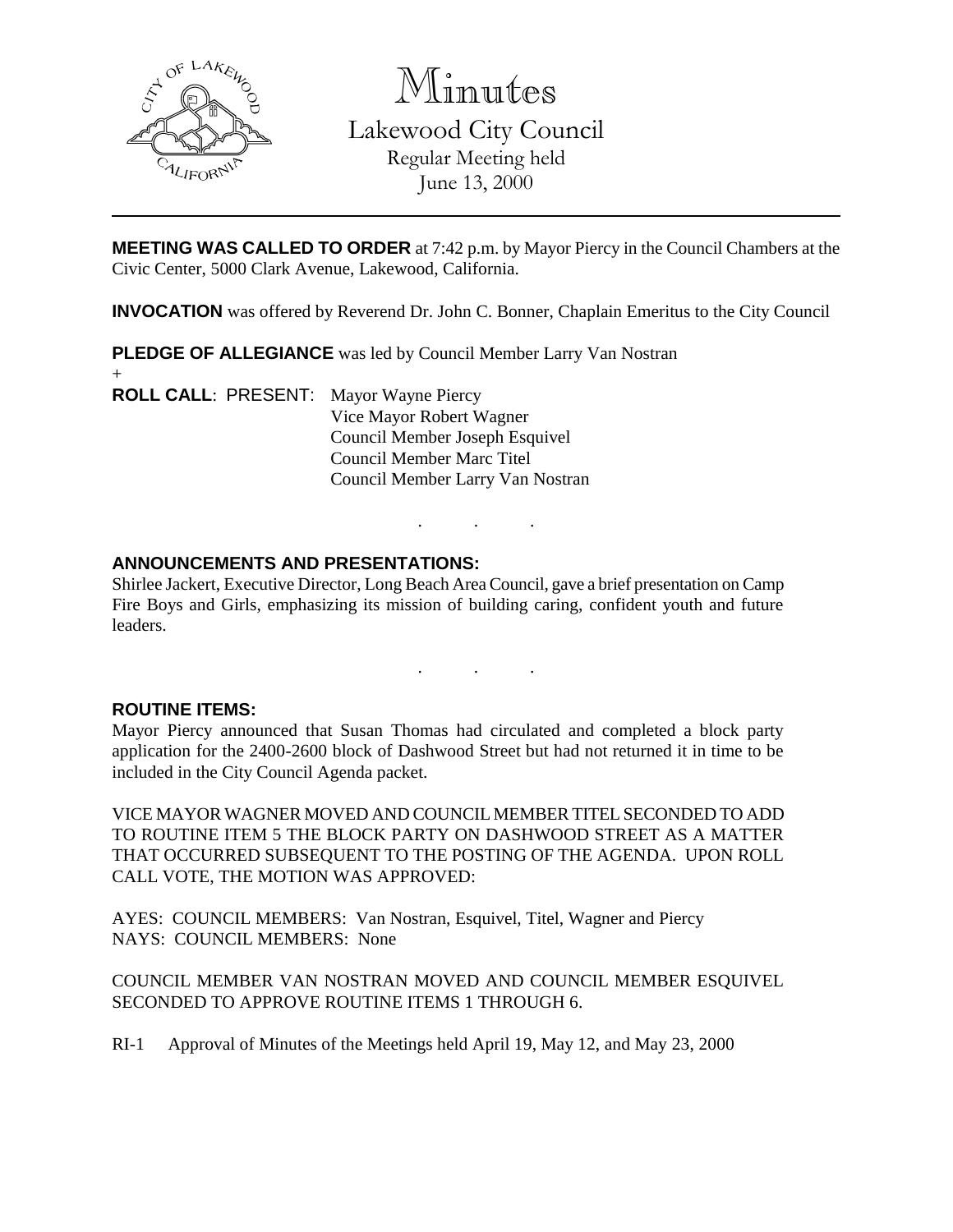City Council Minutes June 13, 2000 Page 2

#### **ROUTINE ITEMS:** Continued

- RI-2 Approval of Personnel Transactions
- RI-3 Approval of Registers of Demands dated May 18, May 25, and June 1, 2000
- RI-4 Acceptance of Notice of Completion for Public Works Project No. 00-2; Cherry Cove Play Equipment Replacement
- RI-5 Approval of Street Closures for Block Party Purposes
- RI-6 Directing Biennial Review of Conflict of Interest Codes

UPON ROLL CALL VOTE, THE MOTION WAS APPROVED:

AYES: COUNCIL MEMBERS: Van Nostran, Esquivel, Titel, Wagner and Piercy NAYS: COUNCIL MEMBERS: None

## **1.1 • AWARD OF PURCHASING BID NO. 00-2, SALE OF HUGHES 300C HELICOPTER**

. . .

Larry Schroeder, Director of Finance, presented an oral report based on his memorandum contained in the agenda packet and stated that as part of the current budget, the City Council approved the purchase of a new helicopter to replace a 1977 helicopter which had been determined to no longer be suitable for law enforcement use after twenty plus years of service. After the replacement helicopter went into service, the Purchasing Officer solicited formal bids for the sale of the 1977 helicopter and received four responses. It was recommended that the City Council authorize the sale of the City's 1977 Hughes 300C helicopter to the apparent responsible and responsive high bidder, Billings Flying Service, for \$36,111.00, as is, subject to bill of sale approved by the City Attorney.

Mayor Piercy opened the public hearing at 7:56 p.m. and called for anyone in the audience wishing to address the City Council on this matter. There was no response.

COUNCIL MEMBER VAN NOSTRAN MOVED AND COUNCIL MEMBER TITEL SECONDED TO APPROVE STAFF'S RECOMMENDATION. UPON ROLL CALL VOTE, THE MOTION WAS APPROVED:

AYES: COUNCIL MEMBERS: Van Nostran, Esquivel, Titel, Wagner and Piercy NAYS: COUNCIL MEMBERS: None

. . .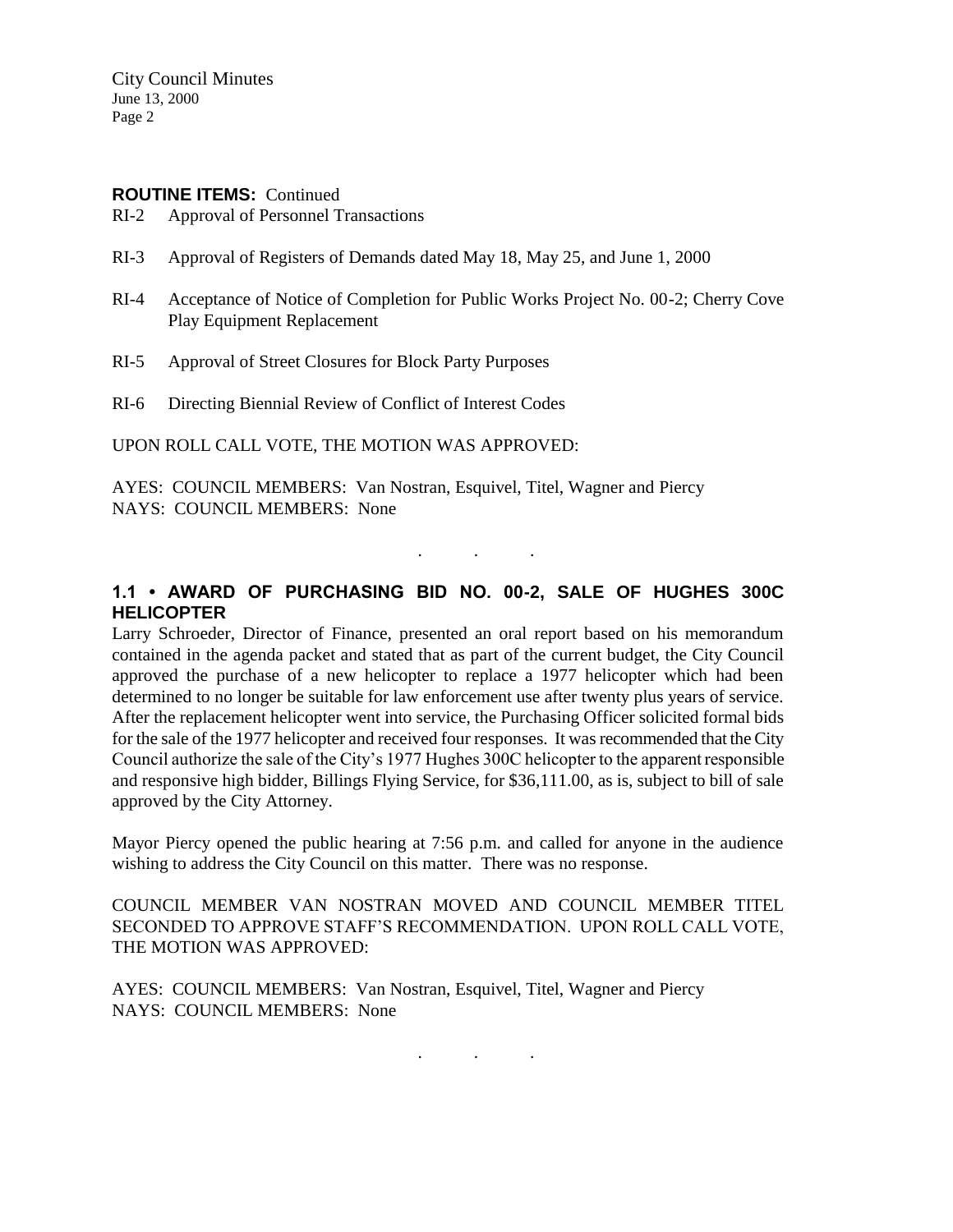# **2.1 • WATER RATE REDUCTION TO REBATE THE SAVINGS FOR THE WATER REPLENISHMENT DISTRICT OF SOUTHERN CALIFORNIA RATE REDUCTION**

Water Resources Director Jim Glancy presented an oral report based on his memorandum contained in the agenda packet and stated that the Water Replenishment District of Southern California had established the pumping assessment for FY 2000-01 at \$112 per acre-foot, a \$27 reduction from current charges, resulting in anticipated savings of \$253,000 for the next fiscal year. In response, the Water Resources Committee examined alternatives for passing on the reduction to residents. The options presented were: 1) reduce the quantitative charge by \$0.105 per hundred cubic feet; 2) reduce the meter service connection fee by \$1.00 per billing period and reduce the quantitative charge by \$0.05 per hundred cubic fee; or 3) reduce the meter service connection fee by \$2.10 per billing period. In all three options the average residential bi-monthly bill would drop from \$35.00 to \$32.90. Mr. Glancy stated it was recommended by the Water Resources Committee that the City Council introduce the proposed resolution reducing the meter service charge by \$2.10 per billing period for a term of one year, rescind the water rate increase scheduled for November 1, 2000, review the November 1, 2001, rate increase prior to implementation and set the public hearing for adoption on June 27, 2000.

RESOLUTION NO. 2000-27; A RESOLUTION OF THE CITY COUNCIL OF THE CITY OF LAKEWOOD AMENDING RESOLUTION NO. 99-20, PERTAINING TO WATER RATES AND CHARGES was read by title by Mayor Piercy.

COUNCIL MEMBER TITEL MOVED AND VICE MAYOR WAGNER SECONDED TO INTRODUCE RESOLUTION NO. 2000-27 AND SET THE PUBLIC HEARING FOR JUNE 27, 2000. UPON ROLL CALL VOTE, THE MOTION WAS APPROVED:

AYES: COUNCIL MEMBERS: Van Nostran, Esquivel, Titel, Wagner and Piercy NAYS: COUNCIL MEMBERS: None

Council Member Titel commented that the Water Resources Committee felt strongly that the residents who were most in need of this reduction, those who use the least amount of water and were on a fixed income, should receive the maximum benefits.

. . .

# **2.2 • OPPOSING A SALES TAX FOR PROPERTY TAX SWAP**

City Administrator Howard Chambers gave a brief history leading up to the request of the Executive Board of the California Contract Cities Association to oppose any proposal to swap sales tax for property tax as a means of reform of State/local fiscal relationships.

RESOLUTION NO. 2000-28; A RESOLUTION OF THE CITY COUNCIL OF THE CITY OF LAKEWOOD, CALIFORNIA, OPPOSING A SALES TAX FOR PROPERTY TAX SWAP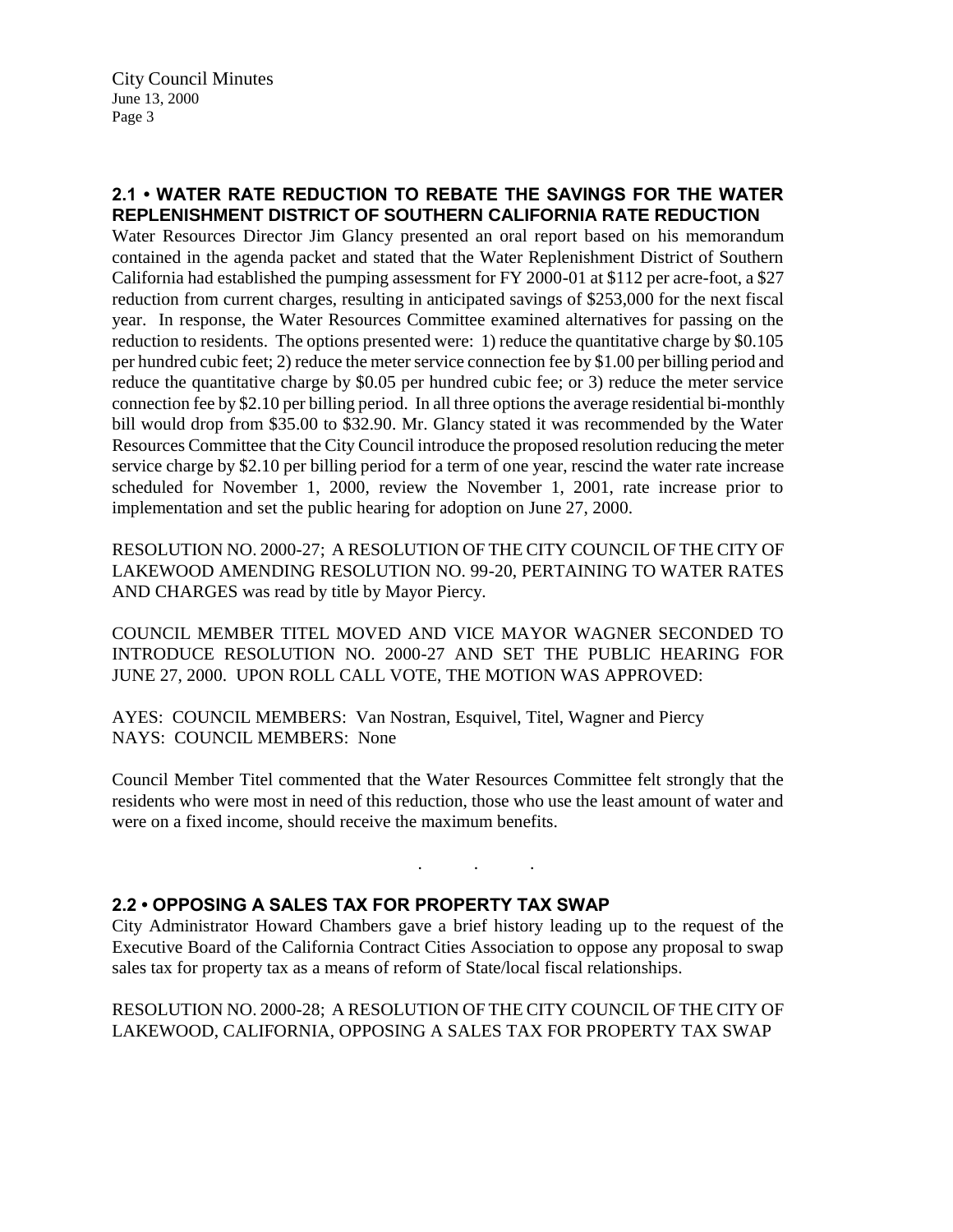City Council Minutes June 13, 2000 Page 4

### **2.2 • RESOLUTION NO. 2000-28, OPPOSING A SALES TAX FOR PROPERTY TAX SWAP** - Continued

VICE MAYOR WAGNER MOVED AND BOARD MEMBER VAN NOSTRAN SECONDED TO ADOPT RESOLUTION NO. 2000-28. UPON ROLL CALL VOTE, THE MOTION WAS APPROVED:

AYES: COUNCIL MEMBERS: Van Nostran, Esquivel, Titel, Wagner and Piercy NAYS: COUNCIL MEMBERS: None

### **3.1 • SUPPLEMENTAL REPORT TO THE STATE BOARD OF EDUCATION ON THE PROPOSED LAKEWOOD UNIFIED SCHOOL DISTRICT**

. . .

Vice Mayor Wagner reviewed the effort undertaken by the citizens of Lakewood to establish a Lakewood Unified School District and stated that the State Board of Education would finally be considering the matter at a public hearing on July 13, 2000, in Sacramento. Vice Mayor Wagner explained that although the L.A. County Committee on School District Organization had previously reviewed the proposal and recommended to the State against it, he noted that since that time, there had been substantial changes in circumstance; primarily, that a number of bond measures had been approved which changed the financial aspect of the reorganization. He added that the supplementary report by the Sage Institute adequately addressed all of the criteria and responded to instances where the County Committee felt there had been deficiencies in the proposed reorganization. Vice Mayor Wagner stated in conclusion that being split into four different districts meant that the people of Lakewood had become minority participants in each of those four districts. For that reason they had wanted their own district for a long time, feeling that the quality of education for the students of Lakewood could be improved by having one unified district. He expressed the hope that the State Board of Education would concur.

VICE MAYOR WAGNER MOVED AND COUNCIL MEMBER VAN NOSTRAN SECONDED TO APPROVE TRANSMITTAL OF THE SUPPLEMENTAL REPORT TO THE STATE BOARD OF EDUCATION ALONG WITH A STATEMENT OF CONTINUED CITY COUNCIL SUPPORT OF THE SCHOOL DISTRICT REORGANIZATION EFFORT. UPON ROLL CALL VOTE, THE MOTION WAS APPROVED:

AYES: COUNCIL MEMBERS: Van Nostran, Esquivel, Titel, Wagner and Piercy NAYS: COUNCIL MEMBERS: None

. . .